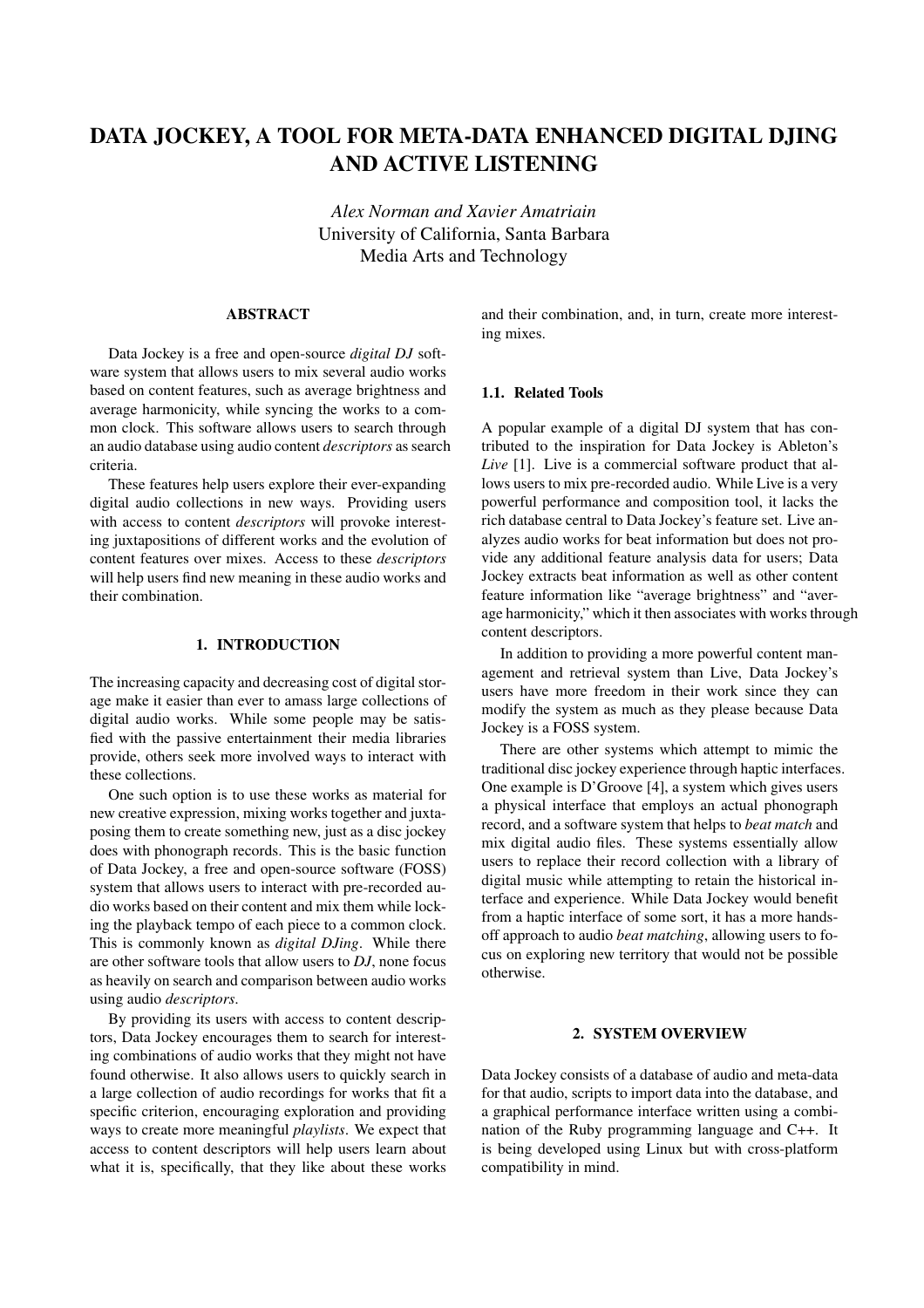## 2.1. Database

Data Jockey's database provides a simple way of organizing and retrieving data from a large collection of audio works and audio meta-data. It also provides the ability to relate included audio works in a number of ways. It organizes works by title, artist, and album and also allows works to be associated with "tags" and "descriptors," which provide data to use in content comparisons as well as additional avenues for content retrieval.

# *2.1.1. Tags*

Tags are *typed* labels that can be applied to works. Some tag types are "genre," "lyrical theme" and "mood". As an example, a work might be tagged with a "genre" tag that has the value "punk." Tag data can be extracted from audio file meta-data, like the ID3 tags in MP3 files, or can be manually added by a user. Users can also add their own tag types. These tags give users ways to associate multiple works and search for content beyond specifying title, artist or album. Extensible tags give users a way to organize their content using whichever label types they find useful.

#### *2.1.2. Descriptors*

Descriptors are much like tags but, instead of text, they have numerical values. Descriptors also expand the search space available to Data Jockey users, helping them explore their music library in ways they would not have otherwise. Descriptor values generally come from analysis of the content which they describe but can also be added manually. Instead of simply finding works by name, artist or album, descriptors allow users to search for works based on features of the works themselves.

The three descriptors currently provided are "average brightness," "median tempo" and "average harmonicity;" these can be input by the user manually or can be computed through audio feature analysis. As is the case with tags, users can add their own descriptor types.

These descriptors can be used in a number of ways. For instance, a user might decide that over time their play-list should get brighter yet decrease in tempo and should prefer tracks that have a relatively high harmonicity value. A search that follows this user-defined *envelope* would trace a path through works that are brighter than the tracks currently playing, that are above a specified harmonicity threshold and are slower in tempo than the current global tempo value.

This envelope could be constrained further by including tag data as well, for instance only allowing "techno" songs to be chosen for the mix. These user-defined constraints define a path to search through the database and allow for high-level envelopes on the features of a mix.

This *path* is similar to those created through *automatic play-list generation* attempts, as described in [3] and [7]. These *play-list generators* generally keep meta-data out of view of users, providing high level controls like percentage of songs using brass instruments, or simply tracking user's habits and generating play-lists based on those habits [3] [7]. In contrast to these *automatic play-list generators*, users of Data Jockey have access to all of the descriptors, which they can aggregate themselves in order to create their own high-level controls.

## 3. TEMPO TRACKING AND SYNCHRONIZATION

The fundamental feature that Data Jockey requires of its audio data is beat location information. With this beat location information Data Jockey can sync audio works to a clock and, in turn, play works in sync with each other.

#### 3.1. Tempo Synchronous Playback

Synchronizing audio works to a common clock while mixing is often desirable and is a main feature of Data Jockey. Data Jockey syncs songs using their pre-calculated beat location information. Each playback synthesizer has both a buffer of audio data and a buffer of beat location timepoints. The synthesizers read through their beat location buffers at a common rate given by the tempo controller, synchronizing their beat locations to the pulse of the tempo controller and interpolating values in-between pulses using an audio-rate ramp provided by the tempo controller.

The values read from the beat location buffers are used as time pointers for reading data out of the audio buffers, which is eventually sent to the output to be played. While the beat buffer information is read at a common rate, the data that is retrieved from the beat location buffers is unique to its associated audio work. The result is that each audio buffer is played back at a rate which synchronizes its beat locations to the pulses of the tempo controller. If the tempo controller's pulse output rate is not the same as an audio work's original tempo the pitch of that work will be scaled as a side effect of scaling its tempo.

While it would be nice to separate the pitch and playback tempo, the current implementation is quite usable. In fact, coupling playback tempo and pitch might be desirable for some as it is inherent in mixing phonograph records. An approach to this decoupling is discussed in the "Future Work" section.

### 3.2. Tempo Extraction

Data Jockey uses BeatRoot, a beat tracking software application, to extract the beat location information from audio recordings. BeatRoot, winner of the MIREX 2006 audio beat tracking competition, analyzes audio recordings and returns the beat location information in the form of a text file with beat times indicated in seconds. BeatRoot's inner workings are described in detail in [5].

While the data extracted by BeatRoot has proven to be reliable for most songs, there is some jitter in the distances between beats. This jitter is especially apparent with Data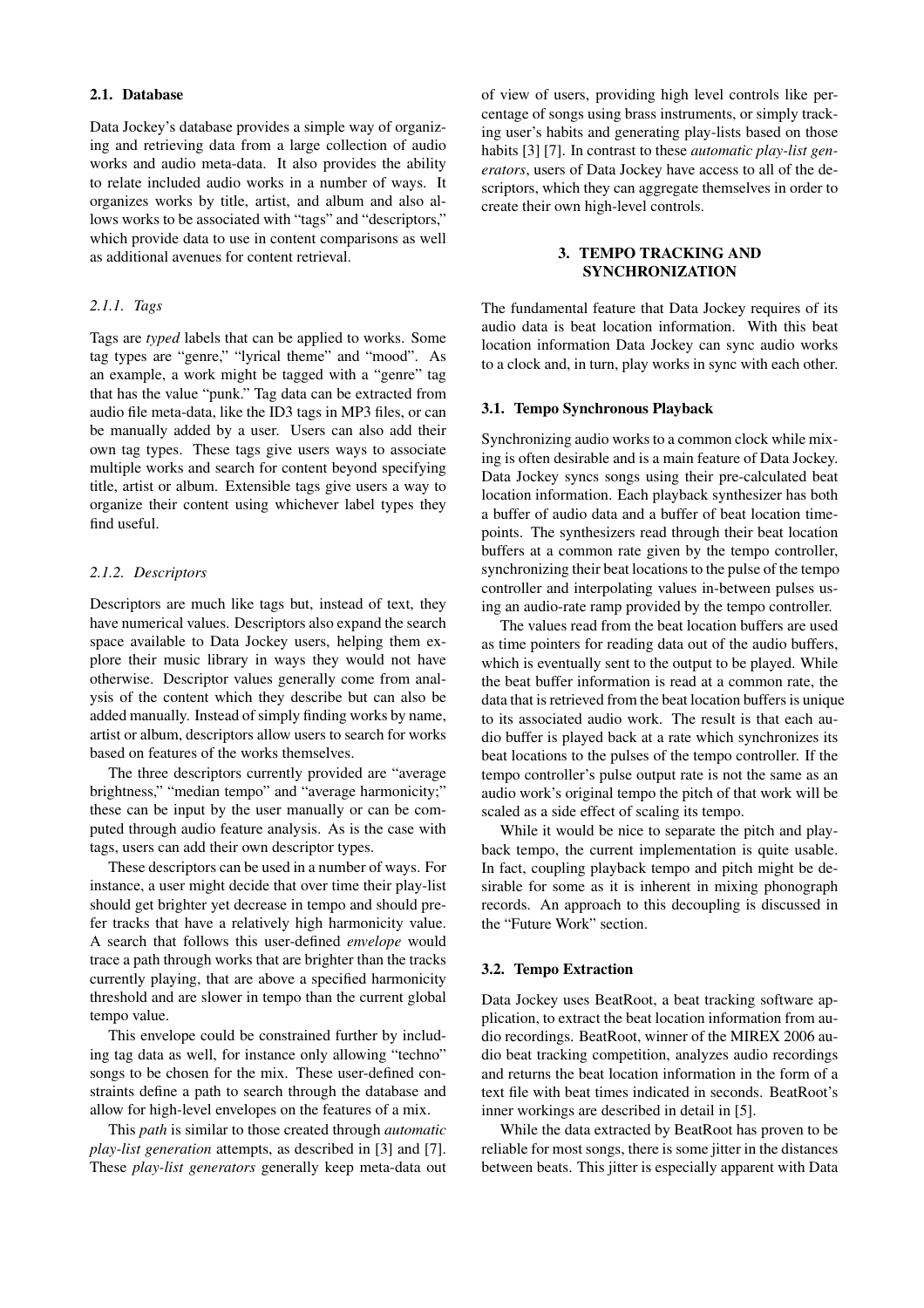Jockey because Data Jockey's current time stretching technique changes the pitch of audio works, so the jitter results in unnatural pitch changes during playback. In order to combat this jitter, Data Jockey applies a moving average filter to the distances between beats. This filtering operation removes these pitch change side-effects during sections of audio that have stable tempos.

## 4. PERFORMANCE INTERFACE

The performance interface consists of a graphical user interface (GUI) and an audio playback back-end written in C++. The GUI uses the Gimp Toolkit (Gtk+), a cross platform GUI toolkit.

## 4.1. GUI

The GUI is written in Ruby and is connected to an audio playback back-end written in C++ through a SWIG interface. The SWIG interface provides the "glue" needed to connect these two components. SWIG is a tool that automatically generates interfaces between C/C++ programs and a number of other, generally higher level, programming languages [8]. The use of two programming languages, while increasing the complexity of the design, allows Data Jockey to take advantage of both the simplicity of database and GUI programming with Ruby and C++'s speed, which is needed for "real-time" audio programming. The GUI is made up of a *mixer view* and a *database view*.

The mixer view is similar to a standard hardware audio mixer, consisting of several *mixer channels* and one master volume control. It also includes controls for manipulating the global playback tempo. Each mixer channel has controls to manipulate the volume, equalization, output destination and playback position of an associated audio clip (usually a full song). Text above each mixer channel indicates which audio clip the channel is currently associated with (see Figure 1).

The database view provides users with a view into their library of audio and audio meta-data. This view also provides users with the ability to select works to load into a mixer channel, including them in the current mix. Users can use this view to browse through their library; they can sort by artist, album, title or by one of the descriptor values (see Figure 1). The more complicated search constraints discussed in the database section are achieved here through an "advanced search" dialog box.

#### 4.2. Audio back-end

The audio playback back-end is written in C++ because Ruby is not suited for "real-time" audio programming.

The audio back-end uses JACK for audio output. JACK is an audio application programming interface (API) which provides applications with low-latency audio input and output, and also gives users the ability to easily route audio between applications themselves [6]. By making Data

Jockey a JACK client, we allow users to use other applications to affect or record the results of their performance.

The playback system consists of three main components: a tempo controller, a collection of audio playback synthesizers, and a master volume control. The tempo controller sends out *triggers* at regular intervals (an impulse train) and an audio rate *ramp* that the playback synthesizers use to synchronize their audio playback.

Each playback synthesizer has an associated audio buffer as well as a buffer that includes the locations of the beats. The synthesizers use their beat location buffer in order to synchronize the playback of their associated audio buffers with the tempo controller. The synthesizers accept commands which allow the user to scale the volume of the audio output, reset the playback position, select which output (master or cue) to send the audio to and set the equalization of the audio. If the audio is sent to the master output it is combined with all the other synthesizers' master outputs and scaled by a master volume, then it is finally sent to the sound-card. Otherwise, the audio is summed with all of the synthesizers' cue outputs and sent to a different audio output which is intended to be used to preview the result of adding elements to a mix without sending them to the main output.

In addition to synchronizing audio within Data Jockey, data from the tempo controller is sent to a JACK audio output. Other applications can use this data to sync themselves with Data Jockey.

A nice side effect of using SWIG is that the audio backend could be used with other programming languages like Python or Ocaml. Users might decide to use the audio back-end exclusively within a non-graphical scripting interface, or with a custom graphical interface of their own.

## 5. CONCLUSIONS AND FUTURE WORK

Already in its early stages of development, Data Jockey is quite useful. Its use of content "tags" and "descriptors" sets it apart from existing "digital DJ" applications and allows users to explore their music library in new ways. We envision access to this content meta-data encouraging users to approach their own work in new ways as well, comparing and contrasting source content and using the results of these comparisons to create mixes that are dynamic in structure. We also hope that through working with this meta-data, users will be able to qualify what it is about a collection of works that makes them *mixable*.

Many additions are planned for Data Jockey including: audio and audio meta-data visualization and manipulation capabilities, performance recording, improved search capabilities, audio segment looping, time stretching decoupled from pitch scaling and additional audio feature extraction analysis.

There are many feature extraction techniques that may be useful for exploration within Data Jockey. First and foremost, phase vocoder analysis accompanied by onset detection would allow for time stretching to be decoupled from pitch scaling during playback as discussed in [2].